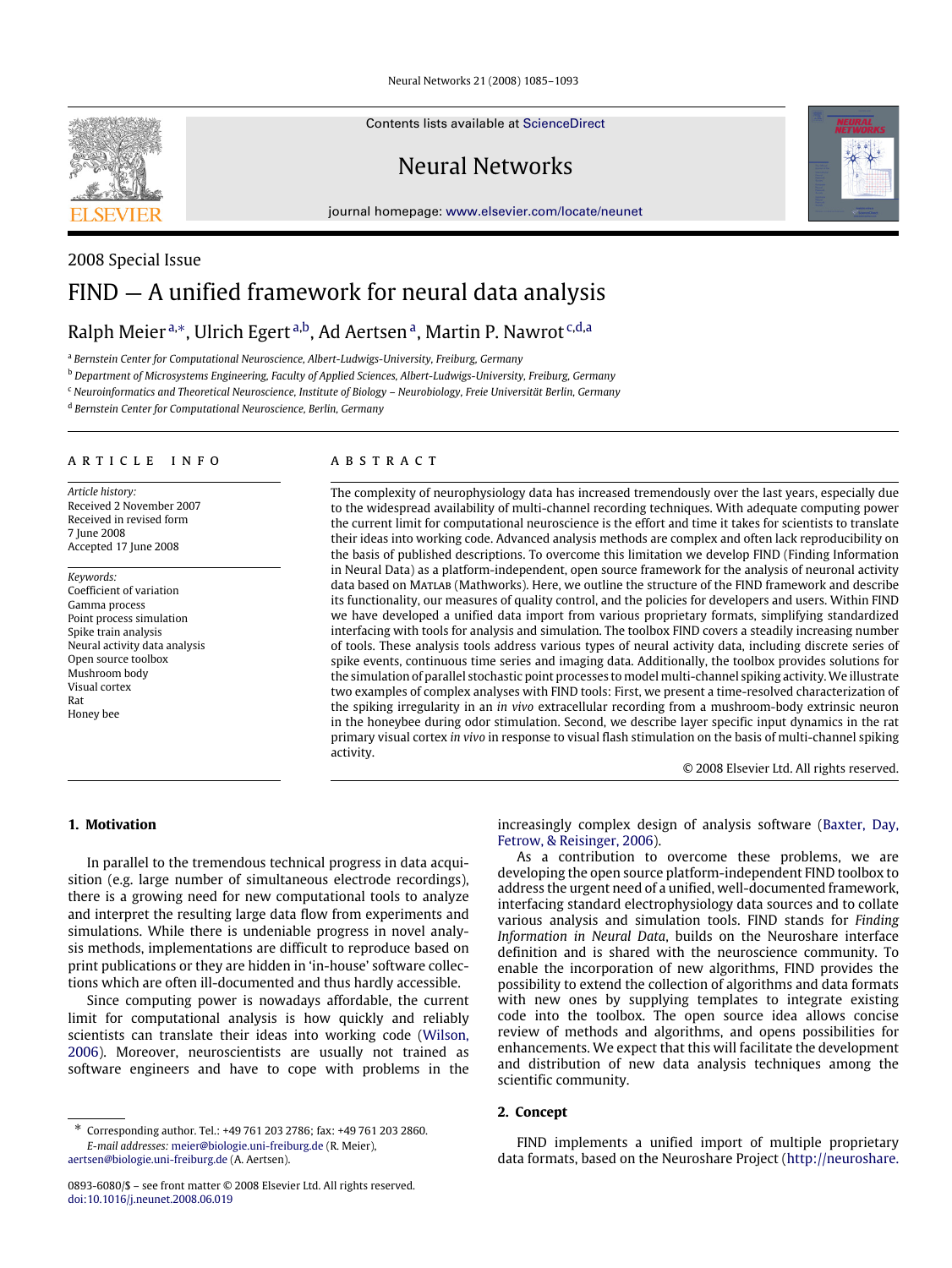

Fig. 1. Schematic overview of the FIND framework. Currently, data acquisition with different products results in files with numerous proprietary data formats for neural data (top row). The FIND framework provides unified data import to read these and various open data formats (**Read**). The imported data is represented in a unified manner within the Matlab programming environment (**Store**). On this level, FIND supports browsing the existing data set and the selection of a subset of data for further processing. Then analysis functions can be called using a GUI and/or directly from the command line (**Select and Call**). Our approach includes full interchangeability between GUI calls and programmed scripts using the function calls. All calls generated are passed through a unified interface (**Adapt**) to call the actual analysis-functions that process the data. On the next level (**Analyse**), we provide high-level analysis functions. Interaction between several high-level analyses and cascading of data processing steps is supported by the unified data representation. For all steps, we offer template functions and documentation to facilitate and encourage the addition of further methods to the FIND framework. For a full list of functions currently available, see the project website [http://find.bccn.uni-freiburg.de.](http://find.bccn.uni-freiburg.de)

[sourceforge.net\)](http://neuroshare.sourceforge.net), but also includes import routines for data formats not covered by the Neuroshare interface. Physiological data from different acquisition systems: Alpha Omega, Cambridge Electronic Design, Multi Channel Systems, NeuroExplorer, Plexon, Tucker-Davis Technologies, Cyberkinetics and others as well as data from network simulations environments (e.g. NEST: [www.nest-initiative.org,](www.nest-initiative.org) Morrison, Mehring, Geisel, Aertsen, and Diesmann (2005); and PyNN: [http://neuralensemble.org/trac/](http://neuralensemble.org/trac/PyNN) [PyNN\)](http://neuralensemble.org/trac/PyNN) are now accessible through one interface and can be analyzed using identical methods. This allows the verification of results across experiments and laboratories and enables the direct comparison of simulation results with electrophysiological measurements.

We are hosting a professional software development platform [i](http://trac.edgewall.org/)ncluding a software repository (using the Trac Project, [http:](http://trac.edgewall.org/) [//trac.edgewall.org/\)](http://trac.edgewall.org/) to allow developers of algorithms used in neuroscience to add/incorporate their tools within the FIND framework. To facilitate this process we developed templates for functions and templates for graphical user interfaces (GUIs), and specified application interfaces (API) for data storage and function calls. A review board controls the addition of software (i.e. in most cases analysis tools) to ensure quality of the code and plausibility of the tools provided. In addition, we evaluate and propagate the functionality of the FIND toolbox in parts of our teaching and training program in computational neuroscience at the German Bernstein Centers for Computational Neuroscience. In the future, we will provide curricula and training material based on FIND. Full information on functionality, software updates and access to recent releases, a list of contributors and partners, and our invitation to join the team of developers can be found on the FIND website [http://find.bccn.uni-freiburg.de.](http://find.bccn.uni-freiburg.de)

## **3. Design and community interaction**

In this section we briefly outline the design structure of the FIND framework (Fig. 1). A central element is the unified data import and representation of many different data formats. This makes the analysis tools independent of the hard- and software used for data acquisition. In addition, the storage in a unified format readily offers a means for the standardized exchange of neural activity data. The tools collected in the FIND toolbox interface to the data in a standardized fashion. Individual tools are represented by individual Matlab functions with a standardized input and output format. On top of the basic functions, a graphical user interface (GUI) provides easy access to data and tools, also for the programming novice. Quality management is introduced by a technical review process of contributed tools before public release. Participation in the FIND community should result in a win–win situation for both, developers and users.We outline the FIND policy which finds its expression in guidelines for developers and for users to serve their mutual interests.

#### *3.1. Data import and internal data representation*

In a first step, neural activity data and meta-information can be imported from many proprietary (via the Neuroshare Interface) and open (e.g. MEA-Bench format [http://www.danielwagenaar.](http://www.danielwagenaar.net/meabench/) [net/meabench/\)](http://www.danielwagenaar.net/meabench/) data formats. The information thus retrieved is subsequently represented within the Matlab environment in a unified structure, open for further additions. As defined in the Neuroshare API (Neurshare Consortium, 2004), four basic data entities exist within this structure: *Analog, Event, Segment* and *Neural*. Their properties can be described in brief as:

- An *Analog* entity contains continuous data, e.g. recordings of the voltage variable sampled over a certain time interval. One analog entity contains a single recording channel, i.e. one continuous time series.
- An *Event* entity contains points in time at which a specific event, e.g. a particular stimulus occurred. These entities consist of a time stamp and a label per event. Spike times are NOT stored here — they are stored as a *Neural* entity.
- A *Segment* entity contains a specific part of an analog entity with a specific duration that starts at a certain point in time, e.g. cutouts of all spike wave-forms from one analog entity.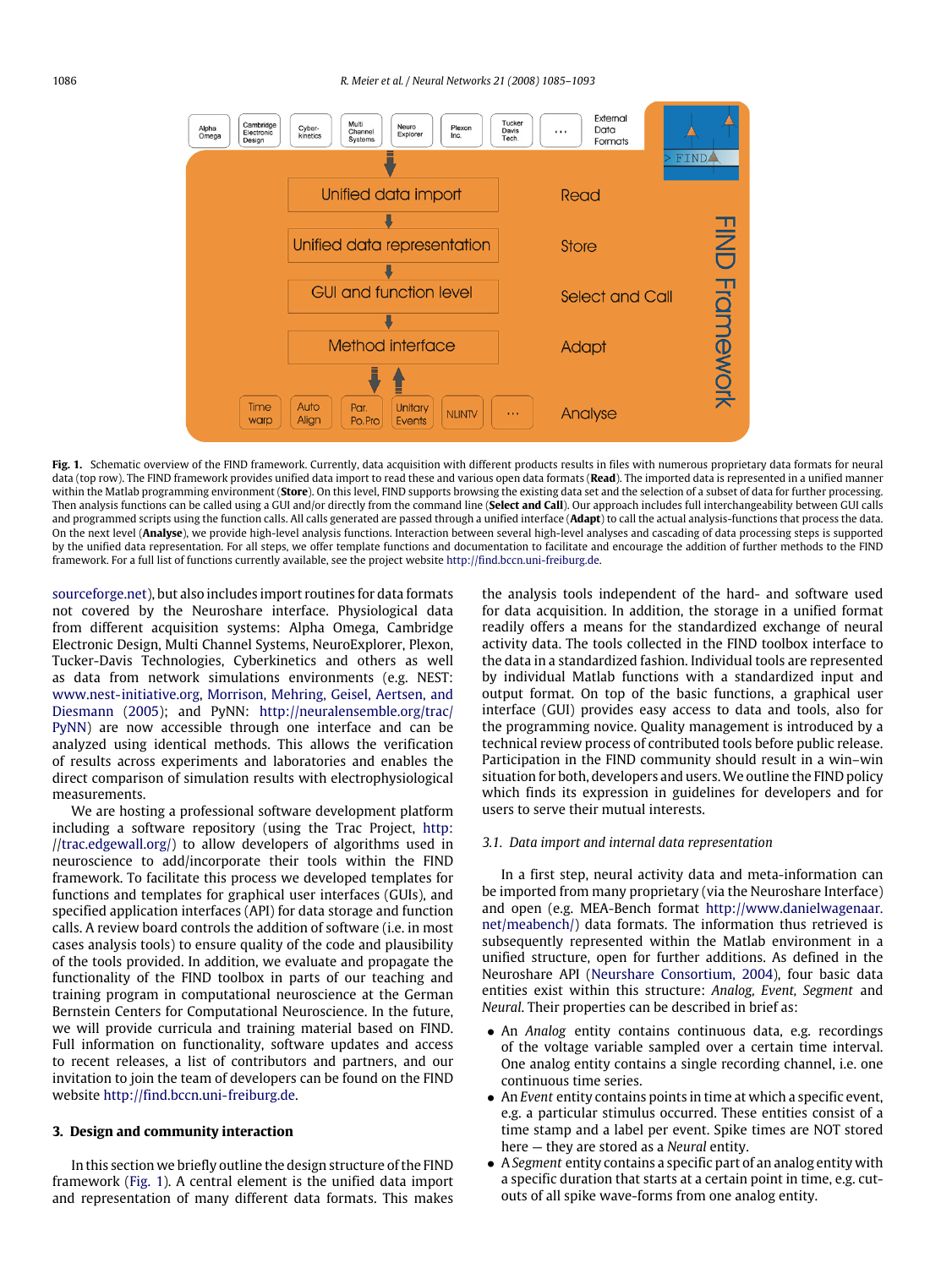• A *Neural* entity contains special data that was derived from the original data set and is defined as a neural signal. Thus far, spike times of one single-unit or one multi-unit channel is considered as a neural signal and stored as one neural entity. Multiple single-unit recordings are consequently represented as separate cells within the *neural* entity class. Further additions consisting of analog and segment data as substructures within the neural entity are possible.

#### *3.2. External data representation and storage*

FIND supports the import of data in various proprietary formats and represents it as a unified data structure within MATLAB. We implemented an export of this structure to the Hierarchical Data Format (HDF5). HDF5 is a unique technology suite enabling the management of very large and complex data collections. It is widely in use in many scientific areas (e.g. weather forecasts and particle physics). The major advantages of the HDF5 technology suite (see e.g. [http://hdf.ncsa.uiuc.edu/index.html\)](http://hdf.ncsa.uiuc.edu/index.html), are (i) it is a completely portable file format with no limit on the number or size of data objects in the collection, (ii) it is distributed as a software library that runs on a range of computational platforms, from laptops to massively parallel systems, and it implements a highlevel API with C, C++, Fortran 90, Java and Python interfaces, (iii) it has a rich set of integrated performance features that allow for access time and storage space optimizations, and finally (vi) there is a variety of tools and applications for managing, manipulating, viewing, and analyzing the data in the collection. Most importantly, the HDF5 data model, file format, API, library, and tools are open source and distributed without charge.

An HDF5 file has a hierarchical structure and appears to the user as a directed graph, conceptually similar to the UNIX type file system, i.e. it can consist of ''folders'' and ''files''. A Data set, which corresponds to files, comprises collections of scalars or arrays. Moreover, HDF5 is unique in its ability to physically and conceptually separate data (including raw data and stored analysis results) from metadata (stored as data attributes), even if they are merged in the same file entity.

Benefiting from this structure, FIND additionally provides tools for merging and consolidation of data sets exported to HDF5. This allows for efficient storage and easy access to large data collections. Moreover, analysis of such a collection can make use of the hierarchical data structure of HDF5, e.g. by the concurrent analysis of all branches and leaves of a given hierarchical tree that share certain properties. In effect, the use of HDF5 provides many beneficial features that are similar to those offered by a conventional data basing system, but does not require the installation and administration of dedicated data base servers and software

## *3.3. Addressing the need for different programming languages by using plug-ins*

There are numerous analysis methods that are computationally expensive and are, thus, difficult to implement for large data sets. Fortunately, distributed computing, i.e. the use of computing clusters, can be used as a measure to reduce these problems. Usually, such clusters are not specifically designed to work with Matlab. Therefore, we developed a Python-based plug-in to FIND that is operating on the HDF5 data structure (details see above). This plug-in uses open MPI [\(www.open-mpi.org,](www.open-mpi.org) (Gabriel et al., 2004)) to send analysis packages to the nodes of the cluster. The results of the calculation are then stored within the same HDF5 structure that holds the original raw data. A detailed example of this approach was outlined elsewhere (Meier, Garbers, Haeussler, Egert, & Aertsen, 2008).



**Fig. 2.** Levels of function access and release within the FIND framework. We have established three stages of code addition to FIND. On the first level (developers' version) prototypes are submitted and included into the FIND framework. Within this version, adaptation to the FIND standards, testing and documentation are accomplished. After passing the review of an editorial board the functions are offered to the public as a release version. The full support of all functions available using the GUI is the highest level of abstraction offered by our framework. Stability and coverage of the functionality increases with higher levels within FIND. We warmly welcome contributors, developers and users of the FIND toolbox for all levels mentioned.

#### *3.3.1. Application of tools*

FIND provides access to the data at two different levels of abstraction. At the basic level, FIND provides functions that represent elemental algorithms for individual steps of data analysis. These can be called at the command line or integrated and combined in Matlab scripts and software projects. At the higher level, FIND provides a GUI for easy and fast access to data analysis, also for the inexperienced programmer. It allows the selection of data to be loaded and the navigation through the accessible data. Whenever a function to process data is called from the GUI level, this generates a function call that could also be issued at the command line and the function calls can be stored in a logfile (FIND history). This functionality eases the transition from the GUI usage to the level of automated and reproducible script-based analyses.

#### *3.3.2. Tool development and integration*

To allow the addition of further tools to the FIND framework we provide template functions. They specify the structure of the GUIs, the interface, and contain functions to test the parameters of the functions called as well as hierarchical error handling. Guidelines on how to structure the documentation of new tools are defined to ensure standardized calls and interfaces to the data structure. Such guidelines guarantee long-term stability of the FIND framework and ensure the interoperability of its tools. Note, that we also devised guidelines for FIND users, in particular: users should reference the functions used to analyse their data in their publications and cite the original publications referenced in the documentation of these functions. This is one of the rewards for the developers and it will assure reproducibility of the findings presented.

#### *3.3.3. Quality management*

As a measure to ensure a high quality of the tools and software code in the FIND toolbox we installed a three-level structure of the toolbox (Fig. 2). The first level (developers' version) comprises the highest functionality, but it is also the most unstable version. At this level all testing and adaptation takes place. When the developers are satisfied, the approval of a member of the separately installed review board is required to allow any tool to 'go public'. After positive review, tools are included into the release version, the second level in the hierarchy. Here, all functionality can be used on the function level. On the final and third level, full support of functionality of included functions is ensured within a GUI. One important concept of the FIND framework is that everyone is invited to join the developers' team and will be granted access to the currently developed functions. We expect that testing of the software tools will be performed in close cooperation with other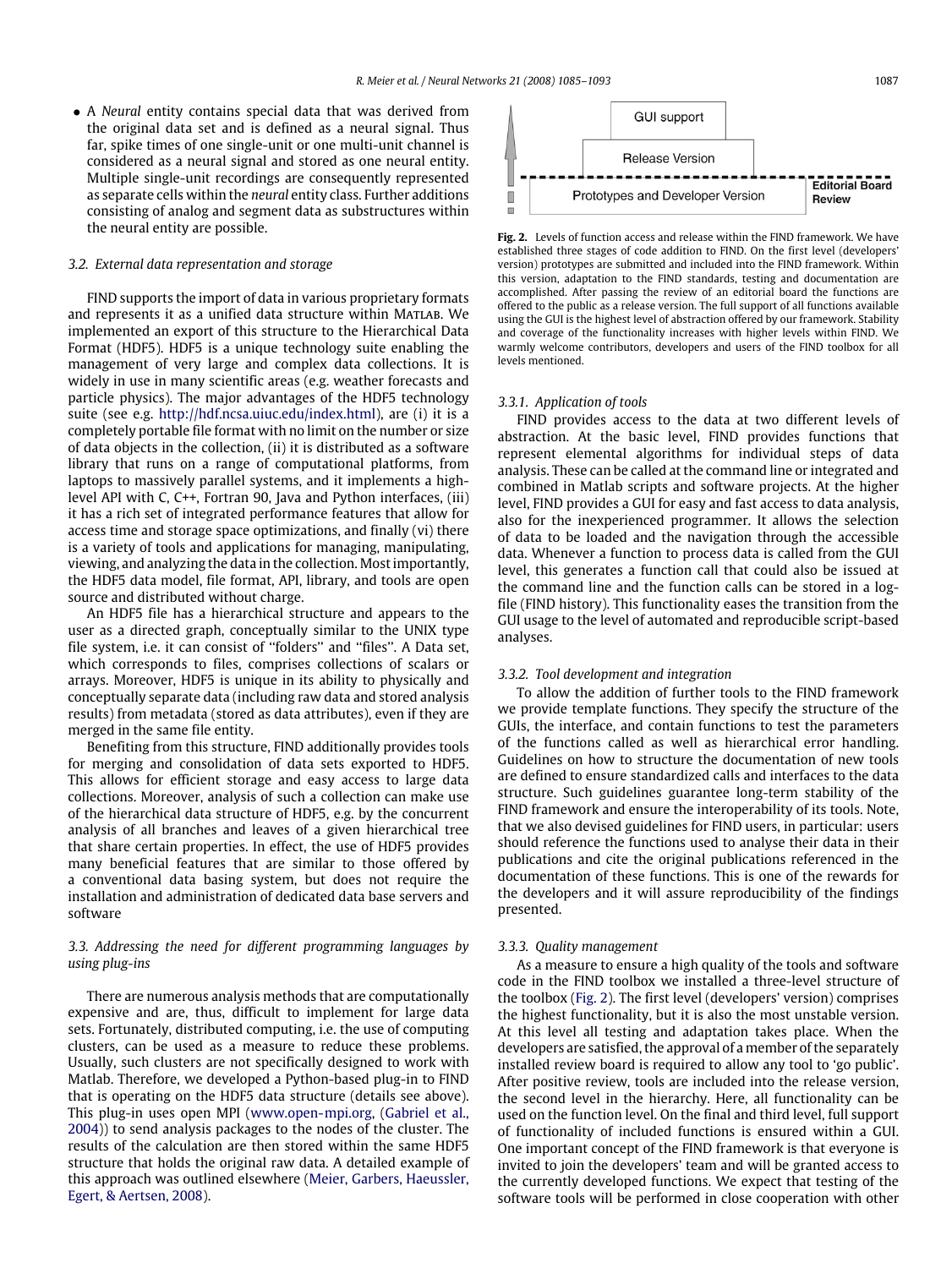developers. For the exchange of reports, we have installed a bug tracking and code annotation system that has proven its usefulness in many open source projects (winner of the UK Linux & Open Source Awards 2006).

#### *3.3.4. Teaching and training*

Today, the neurophysiological data obtained in ever more complex experiments at the cellular as well as the systems level require appropriate methods of analysis. Thus, within the neuroscience community increasing importance is placed on high quality teaching and training of model-driven approaches to data analysis. FIND supports this in two ways. The FIND website provides teaching material to be used for practical training in data analysis and numerical data simulation. This material will include self-contained exercises based on experimental data samples and tools implemented in FIND. In addition, compact workshops on data analysis with FIND address students and scientists with hands-on experience in data analysis.

## **4. Functionality**

Currently, the FIND toolbox is focused on single- and multichannel spike train characterization (e.g. Meier and Gruen et al. (2007)). However, FIND also offers specialized tools to analyze continuous time series such as local field potentials (LFP), electroencephalography (EEG), intracellular voltage and current recordings, etc., as well as non-specialized tools, e.g. for information theory based analyses. Generally, we aim at the inclusion of additional tools for any type of electrophysiological (e.g. the MEA-tools, [http://material.brainworks.uni-freiburg.de/](http://material.brainworks.uni-freiburg.de/research/meatools) [research/meatools;](http://material.brainworks.uni-freiburg.de/research/meatools) Egert et al. (2002)) and neural imaging data.

To create reference datasets, the FIND toolbox provides several tools for simulating stochastic point process models. These are particularly helpful for testing and calibrating new tools of analysis or even complex analysis scripts. In the next section we demonstrate some of the functions available in the FIND toolbox in two different analyses of example data sets. An updated list of all currently released functions and GUIs is available on the FIND website.

#### **5. Examples of analysis with FIND**

To illustrate the functionality of FIND we exercise step by step two examples of data analysis using functions in FIND: The first example estimates dynamic changes of inter-spike-interval statistics to characterize stimulus-driven dynamic changes in spiking irregularity in a certain insect neuron type. The second example illustrates the layer specific response latencies to sensory input in the primary visual cortex of the rat. Where applicable, we refer to other analysis tools available within FIND to demonstrate the effects of interaction of different data processing tools. The complete data sets analyzed in this section along with documented software scripts is publicly available on the FIND website for reproduction of the results and hands-on experience with FIND tools. All computations were made under Matlab version 7.1.

## *5.1. Odor-response dynamics of spiking irregularity in a mushroombody extrinsic neuron of the honeybee*

The activity of spiking neurons *in vivo* naturally exhibits variability on various short and long time scales. An individual spike train observed under spontaneous activity conditions shows a typical irregular temporal pattern of individual action potentials. This observation has led to the notion of *stochastic* spiking, and it has introduced the analysis and modeling of spike trains within the framework of point process theory (e.g. Dayan and Abbott (2001), Johnson (1996), (Perkel, Gerstein, & Moore, 1967a, 1967b) and Tuckwell (1988). One prominent example of point processes used in theoretical neuroscience is the class of renewal processes. It assumes that the inter-spike interval (ISI) can be modelled as a random variable that is independently and identically distributed (IID) according to some pre-defined interval distribution. The variance of this distribution indicates the variability of ISIs.

Empirically, we can estimate statistical parameters of the experimental ISI distribution. The coefficient of variation

$$
CV = sd(ISI)/\mu(ISI)
$$
 (1)

with the standard deviation *sd* of ISIs normalized by the mean  $\mu$ of ISIs, is often used to measure spike train irregularity. It indicates variability on a short time scale, determined by the mean interval  $\mu$ . In practice, the application of the CV is limited to cases of a stationary rate. A time-varying firing rate modulates the interval length, violating the assumption of a fixed ISI distribution. Thus the CV estimated from such a spike train is not a useful measure to describe the randomness of the underlying spiking process. In our experiments, however, we typically observe neurons in stimulus-response conditions or during behavioral or mental tasks associated with pronounced changes of the firing rate. Thus, it is of interest to investigate whether single neuron variability is increased or reduced during such rate responses. Several measures that are local in time have been derived from the CV to be able to measure temporal changes of interval variability (Davies, Gerstein, & Baker, 2006; Holt, Softky, Koch, & Douglas, 1996; Miura, Okada, & Amari, 2006; Shin et al., 2007; Shinomoto, Miura, & Koyama, 2005). Here, we take a different approach. We first transform the experimental time axis to a new time axis where the empirical firing rate becomes constant. We call this new time axis 'operational time', a term that has previously been introduced for the special case of a non-homogenous Poisson process. In a second step, we apply the time-resolved analysis of the CV in a sliding window. As an example data set for this analysis, we chose a singleunit recording from the alpha lobe of the honeybee mushroom body. The data analyzed in this section was kindly provided by Martin Strube and Randolf Menzel at the Freie Universität Berlin, Germany. Preliminary results have been published in abstract form (Nawrot & Benda, 2006).

#### *5.1.1. Experiments*

Several different odors were presented to the antennae of a harnessed honey bee (*apis melifera*) for 3s during repeated trials to investigate stimulus specificity and trial-by-trial response reliability in mushroom body extrinsic neurons (Strube, Stiller, Nawrot, & Menzel, 2007). A custom-built stimulation setup (adopted from Galizia, Joerges, Küttner, Faber, and Menzel (1997)) was used to inject a small volume from an odor chamber containing 10  $\mu$ l of 10x-diluted odor in paraffin oil on filter paper into a constantly delivered air stream. Details of the *in vivo* preparation and recording method are described elsewhere (Okada, Rybak, Manz, & Menzel, 2007). In brief, extracellular differential recordings were performed from three thin polyurethane-coated copper wire electrodes (Okada, Ikeda, & Mizunami, 1999) inserted into the ventral region of the alpha lobe of the mushroom body at the border of the peduncle. Raw signals were recorded, band-pass filtered between 0.1–9 kHz, and digitized at 20 kHz (Lynx-8 Amplifier system, Neuralynx, Tucson, AZ, USA). A template-based spike sorting was performed (Spike2 software, Cambridge Electronic Design, Cambridge, UK).

## *5.1.2. Rate estimation*

The raster plot in Fig. 3(a) depicts all 66 single-trial spike trains in response to peppermint during the first 800 ms of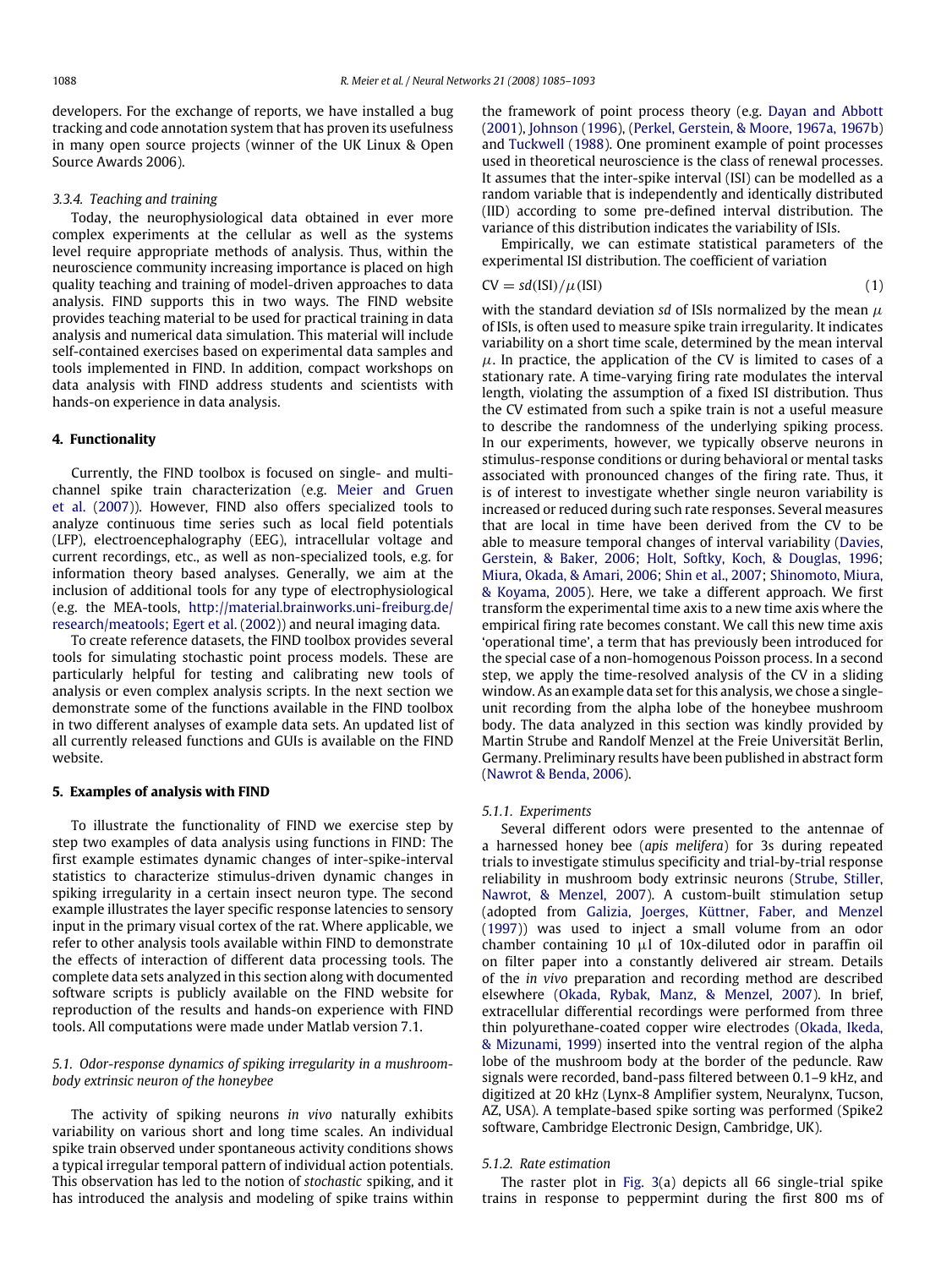Fig. 3. Time-resolved inter-spike interval statistics during odor presentation. (a) Repeated measurements of spiking activity from a single mushroom body alpha-lobe extrinsic neuron of the honeybee in response to  $N = 66$  repeated stimulations with the same odor (peppermint). Each tick marks the time of occurrence of one spike, each row of spikes represents one experimental trial. The presentation of the odor stimulus with onset at time  $t = 0$  is indicated by the gray shading. (b) Trial-averaged rate function, estimated using an alpha-shaped convolution kernel with an optimal kernel width of  $\sigma = 8$  ms (inset). (c) Illustration of the time-unwarping method. Event times in experimental time (top) are translated into event times in operational time (right) according to the integrated rate function (black curve). The gray shading again indicates the odor stimulation. Operational time has no units, but counts indicate the number of expected events, i.e. for the operational time interval [0, 10] we expect on average 10 spikes per trial. The stimulus onset time  $t' = t = 0$  serves as a reference in both time frames. (d) All 66 single-trial spike trains in operational time. The rate of spike events is now normalized to unity. (e) Time-resolved CV(t) of the inter-spike intervals in experimental time. CV(t<sup>r</sup>) was first measured in operational time and subsequently presented in experimental time, using the inverse time transformation  $t' \rightarrow t$  to warp the time axis. The results of three different methods of estimation are shown (see text). The red curve represents the average of the trial-to-trial estimated CV*i*; the blue curve gives the CV based on the pooled ISIs from all trials. The black curve assumes a gamma renewal model fitted the ISI distribution (shown in *f*), where CV =  $1/sqrt(\alpha)$ . (f) This time-resolved fit of a gamma distribution to the ISIs pooled from all trials gives the gamma order  $\alpha$  of the model. For comparison, the gray dashed line indicates the gamma order of a Poisson process. (g) The time-resolved histogram of the ISI distribution in experimental time (normalized to area  $= 1$ ).

odor presentation (gray shading), aligned to stimulus onset (valve opening time) at  $t = 0$ . We obtained an estimate of the timevarying and trial-averaged rate function in Fig. 3(b) using the method of kernel convolution (Nawrot, Aertsen, & Rotter, 1999; Parzen, 1962). We chose a kernel of asymmetric shape, the so-called alpha-function, as depicted in the inset of Fig. 3(b), which is implemented in the FIND function **makeKernel**. The crucial parameter for obtaining a good rate estimate is the kernel width which determines the time resolution of the estimate. We applied an automatic method to determine the optimal kernel width as described in Nawrot et al. (1999). This is implemented in the function **optimizeKernelWidth**. To generate a kernel of predefined shape and width it calls the function **makeKernel**. We parameterized the kernel width by the standard deviation  $\sigma$  of the associated distribution (Nawrot et al., 1999). The optimum kernel width was determined here as  $\sigma = 8$  ms, which was subsequently used to construct the optimized rate estimate shown in Fig. 3(b). To obtain a trial-averaged estimate of the rate, we first constructed a discrete array representation (time resolution 0.5 ms) of each single trial spike train. Averaging across all trials results in a discrete representation of the average spike train. We convolved this array with the kernel array using Matlab's *filter* function.

## *5.1.3. Time warp*

In a next step, we transformed the experimental time axis *t* where all single spike trains are aligned with respect to the temporal marker of the stimulus onset at time  $t = 0$  to the operational time axis *t* 0 , defined as the time frame where the trialaveraged event rate is constant, i.e.  $\lambda(t') = 1$ . We will briefly outline this procedure and refrain from a detailed description of its mathematical basis. For an in-depth description of the theoretical concept of time rescaling and the underlying assumptions we refer to previous publications (Brown, Barbieri, Ventura, Kaas, & Frank, 2001; Johnson, Tsuchitani, Linebarger, & Johnson, 1986). The method as implemented in FIND and as outlined here has previously been described and applied by Reich, Victor, and Knight (1998) and by Nawrot et al. (2008).